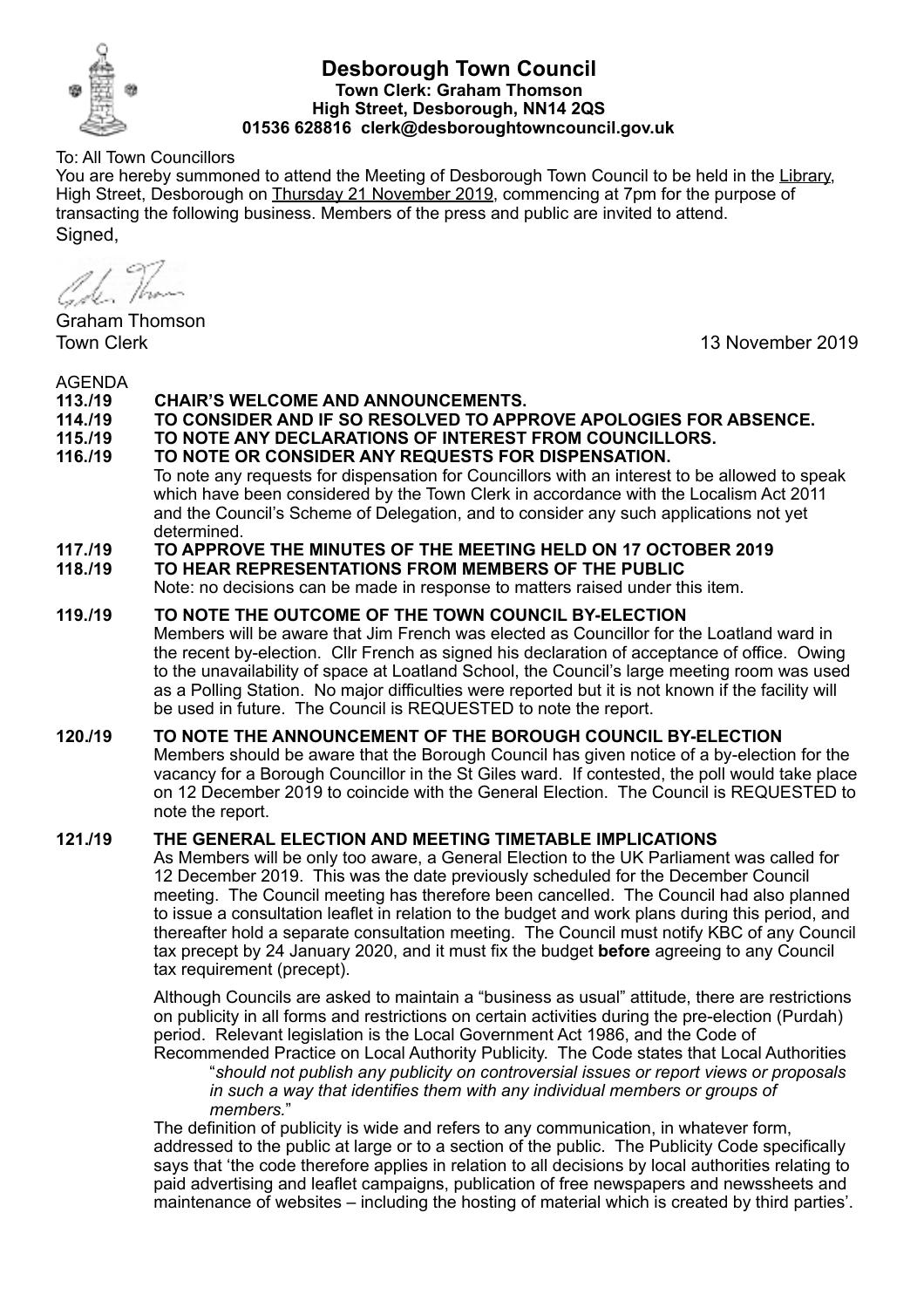Revised timetable

Clearly, the Council will not be able to publish the consultation leaflet before the election without a serious risk of breaching the Code (or being accused of such). Therefore it is proposed that the leaflet be published after Christmas with a combined consultation / budget setting meeting in January after the ordinary Council meeting. Alternatively, the consultation meeting could be held a week or so before the scheduled Council meeting. Whichever option is selected must allow time for the analysis of views expressed.

| <b>Date</b> | 12/12    |                 | $23/12$   30/12   31/12 |           | 05/01 | Sat 04/01<br>Οľ<br>Thu 09/01       | 16/01   | 19/01   | 23/01                                        | 24/01              |
|-------------|----------|-----------------|-------------------------|-----------|-------|------------------------------------|---------|---------|----------------------------------------------|--------------------|
| Option A    |          |                 |                         | Leaflet   |       |                                    | Council | Closing | Special Council /<br>consultation<br>meeting | Deliver<br>precept |
| Option B    | Election | Leaflet printed |                         | delivered |       | Special<br>consultation<br>meeting | meeting | date    |                                              | demand<br>to KBC   |

The Council is RECOMMENDED to approve:-

- a) the cancellation the meeting scheduled for 12 December 2019;
- b) the publication and delivery of the consultation leaflet on the budget / future as last year by 5 January 2020;
- c) determine the closing date for comments and suggestions;
- d) determine the date and arrangements for any special Council / consultation meeting.

# **122./19 TO RECEIVE AN UPDATE RELATING TO THE TRAFFIC REGULATION IN THE PIONEER AVENUE AREA**

Following the site visit, consensus was arrived at for a raft of alterations to traffic regulation and parking in the vicinity, summarised below.

Pioneer Avenue: the proposal is to extend the length of the yellow lines from the Pioneer Avenue and Rothwell Road junction to 29 metre or thereabouts. It is understood that colleagues in Highways consider this suggestion to be acceptable.

Unity Street: the suggestion was to consider changing the priority and right of way at both ends of Unity Street, together with introducing yellow lines around the corners. It is understood that changing give way priorities may necessitate further parking restrictions at each junction to ensure that vehicles would be on the correct side of the road leading up to the junctions. It might be necessary to realign kerbs or introduce islands to reinforce the change of priorities. It is understood that Highways colleagues would not be supportive of the change in priority / give way, but would support the parking restrictions around the corners.

The Council is RECOMMENDED to support the extension and introduction of yellow lines as described and approve the submission of the relevant requests to the County Council.

# **123./19 TO RECEIVE A REPORT ABOUT THE TVAS SPEED SIGNS**

Details of the most up-to-date data relating to traffic speeds will be circulated to the meeting.

As Members will be aware, the Council owns three TVAS speed signs (the grey ones) which monitor speeds on principal roads in the town. For some years, the Council had a contract with Corby Borough Council (CBC) for taking and supplying to DTC the data from the devices and for changing the batteries. For a variety of reasons, CBC were not regularly providing data and as the contract had expired control has been returned to DTC. All three signs are being read weekly and having access to the full data, rather than a summary, has already proven useful. The plan is to change the displays regularly to keep them visible to motorists and to change the locations of the devices over time. There is a licence which dictates where the devices can and cannot be located.

The cost of the contract with CBC was approximately £2,000 per year. It takes about an hour a week to maintain the devices, which is now being carried out by the Volunteer Road Safety Warden and the Town Clerk. It will be necessary to buy appropriate personal protective equipment (such as high visibility jackets and vests), and items such as wires, clips, fuses, and replacement batteries in due course.

The Council is RECOMMENDED to note the situation and authorise the purchase of necessary PPE and sundry items to maintain the signs.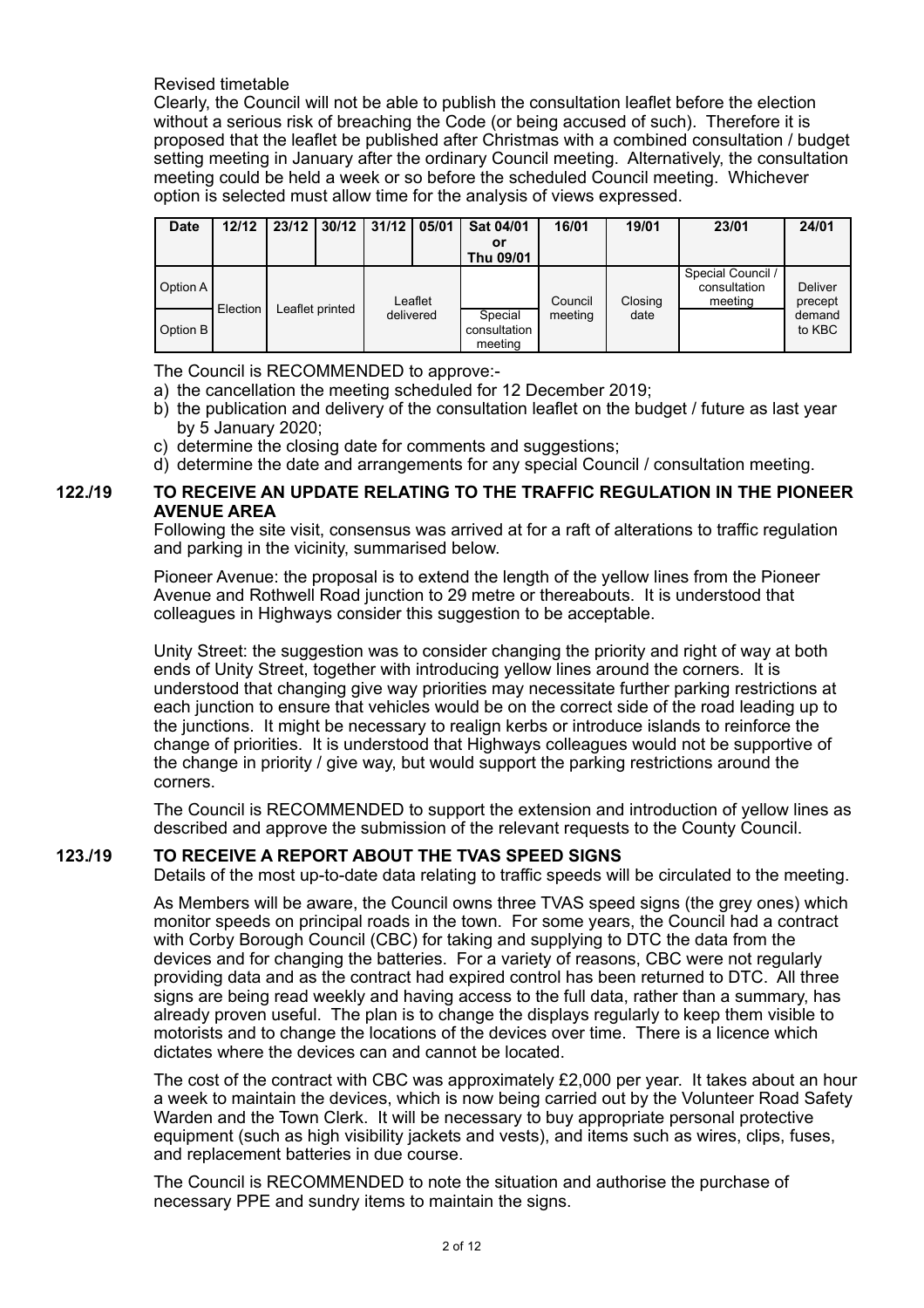# **124./19 TO CONSIDER A RESPONSE TO THE ARMED FORCES COVENANT**

As Members may be aware, the Armed Forces Covenant is a promise from the nation that those who serve or have served in the armed forces, and their families, are treated fairly. The Council has been invited to consider signing the Armed Forces Covenant (AFC) to demonstrate its intention to support the Armed Forces community.

One aspect of the covenant is to improve the understanding of the roles of our Armed Forces and to support their needs. The covenant campaign aims to develop and sustain mutuallybeneficial relationships with communities, businesses, and organisations in the public and private sectors in order to support the employment of reservists, improved transition to civilian life for those leaving the Forces, and improved career opportunities for Service spouses / partners. The campaign also supports adult volunteers in the military sponsored cadet organisations. Raising awareness of these matters in local government is an important part of the campaign.

Across the UK, almost 4400 organisations have signed the Covenant; 471 are in the East Midlands, including some Town and Parish Councils. All Local Authorities at County, City, District, and Borough level have signed the Covenant.

The draft covenant is set out at Appendix A. Key to the Covenant are the bespoke pledges in Section 2 which the Council should consider and, where necessary, edit to show how it can support defence personnel.

The Council is REQUESTED to consider adopting the covenant and, if so resolved, to determine the specific pledges.

# **125./19 TO RECEIVE REPORTS ON ACTIVITY FROM BOROUGH COUNCILLORS, THE COUNTY COUNCILLOR, LOCAL GROUPS AND VOLUNTEERS**

# **125.1./19 COUNTY COUNCILLOR MATTHEWS**

Any report from the County Councillor will be circulated.

# **125.2./19 BOROUGH COUNCILLORS**

Any report from Borough Councillors will be circulated.

# **125.3./19 ROTHWELL NORTH WORKING PARTY**

Any report received in advance of the meeting will be circulated.

# **126./19 KETTERING SPORTS AWARDS 2019**

It is pleasing to note that in the Borough Council's Kettering Sports Awards 2019, the category of Community Organisation / Group of the Year: Desborough Green Space Junior Parkrun. The Council is REQUESTED to note the report.

# **127./19 POLICE REPORT / CRIME FIGURES**

At the last meeting, Members may recall Sgt. Offord inviting people to a "ride along" shift with the Police to find out more. The Town Clerk took the opportunity to spend a day with the Police (having first signed a confidentiality agreement). The day started at the Desborough Police House, included a visit to the new offices at Kettering, the custody suite, and the control centre; it ended with a few hours in a response vehicle. What was particularly striking was how much of the very valuable and necessary work doesn't show up in the statistics, and the reasons why. It was heartening to see the effective use of technology reducing "paperwork" and learn a bit about new systems being introduced. The Town Clerk suggests that any Councillor who is at all interested in the work of the Police to contact Sgt Offord to enquire about a similar session.

The latest crime figures for the Kettering sector, Loatland area and St. Giles area will be available at the meeting.

# **128./19 CHRISTMAS DECORATIONS**

Similar to previous years, the Council has received a grant of £2,450 from Kettering Borough Council's Economic Development unit as a contribution to the cost of purchasing, installing, and maintaining Christmas lights in Desborough for the 2019 season. The anticipated charge from KBC for the works this year is £2,500 which will be funded from the grant and the budgetary provision. The Council is REQUESTED to note the report and approve the continuation of the contractual arrangement with KBC for erection, dismantling, storing, and replacing the Council's decorations.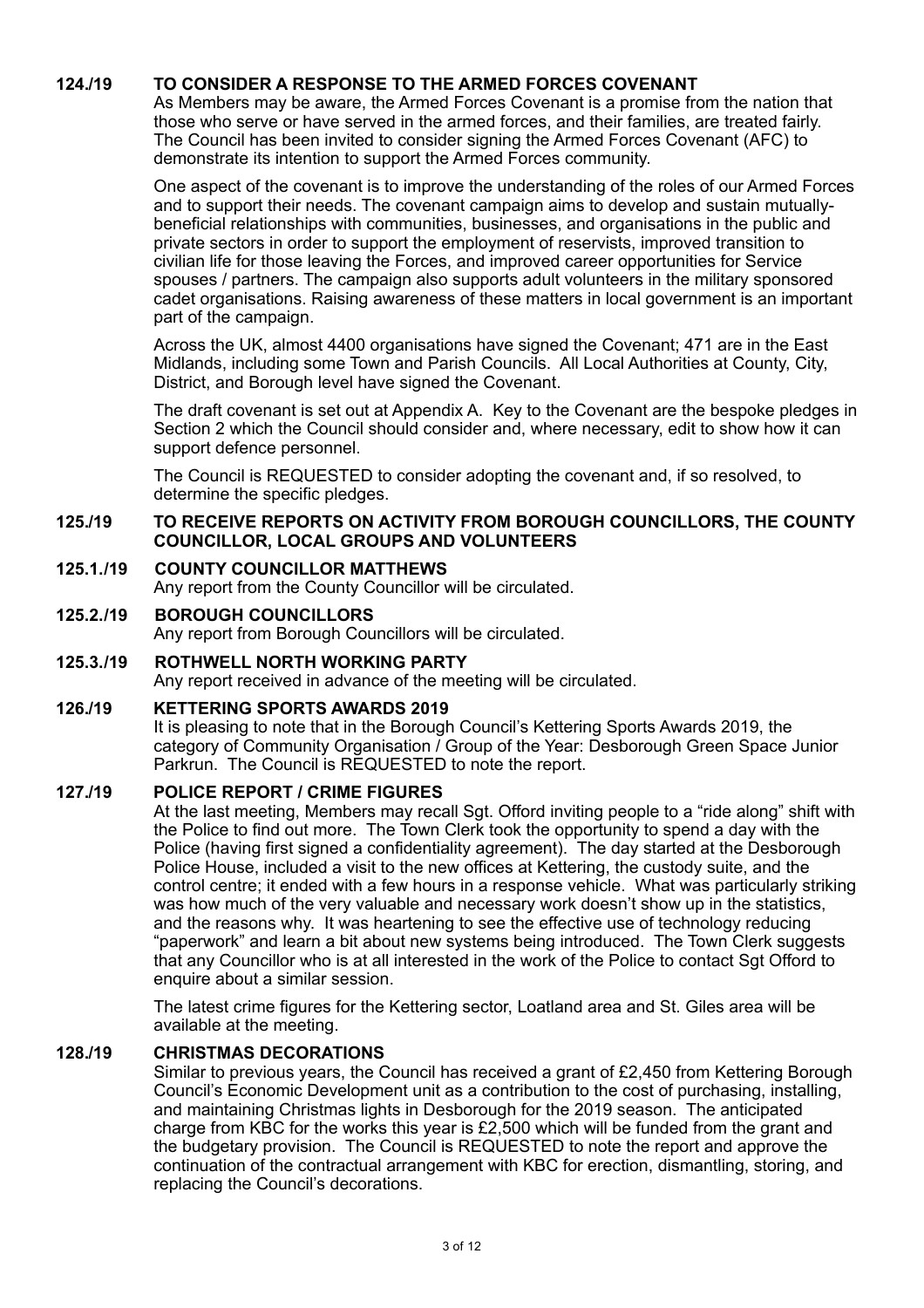# **129./19 TO RECEIVE AND NOTE THE PLANNING REPORT**

In accordance with the views expressed by Councillors, any comments which were uncontentious and uncontested were submitted to the relevant planning authority as set out in the report attached at Appendix B.

# **130./19 TO RECEIVE THE FINANCE REPORT**

The Council is RECOMMENDED to approve the report at Appendix C. Details in the report will be updated before the meeting as information is received.

# **131./19 TO CONSIDER AND IF SO RESOLVED TO APPROVE ACCOUNTS FOR PAYMENT**

The report set out at Appendix D details those invoices and payments for payment, those authorised in accordance with the scheme of delegation, and those where payment is by continuous authority; and the Council is RECOMMENDED to approve payment. Details in the report will be updated before the meeting as information is received.

# **132./19 TO CONSIDER AND ADOPT A REVISED MEMBERS' CODE OF CONDUCT**

As Members may be aware, the Council adopted the Members' Code of Conduct of Kettering Borough Council when it was last significantly reviewed in 2012. Since then, there have been minor textual changes, all adopted by the Town Council. It is up to each Council to approve its own Code but there is a convention in many areas of adopting the Code of the Monitoring Officer's own Council, thus making investigations and recommendations easier and clearer.

The Borough Council has updated the Code to correct typographical errors and to considerably expand the section relating to bullying. The textual changes have been incorporated into the Council's existing Code and the Council is RECOMMENDED to adopt the revised Code as set out in Appendix E.

# **133./19 TO RECONSIDER THE RECOMMENDATION OF KETTERING BOROUGH COUNCIL'S STATUTORY OFFICERS GROUP TO CANCEL THE DISPENSATIONS GRANTED TO COUNCILLORS**

A decision on this matter was deferred at the last meeting to allow Members time to reflect.

The report from the last meeting is reproduced below:-

*"Pursuant to the decision at the last meeting, further clarification was sought from the Borough Council's Monitoring Officer specifically in regard to the recommendation that the Council cancels the dispensations for Councillors who are Trustees of the DLCH.* 

*"The Borough Council's Monitoring Officer has clarified that nothing in the process the Town Council adopted has led the Borough Council or the Monitoring Officer to question the legal validity of the dispensations made. He also confirmed that the recommendation to cancel the dispensation is merely that, a recommendation. It is not a sanction and not a requirement. However, the Monitoring Officer's view is that the exercise of the dispensation is discretionary and with hindsight it turned out to be unhelpful that the Members concerned asked for a dispensation when there was a conflict of interest created at the point that they accepted the role of trustee, after they had been elected, and with again with the benefit of hindsight no Councillors at all voted against making a building purchase loan of £120,000 to DLCH.* 

*"The Monitoring Officer's purpose in recommending that the dispensation was removed was in the interests of transparency, and to remove future challenges to the Council's decisionmaking. The Council is REQUESTED to consider the matter."* 

# **134./19 REPORT OF THE PERSONNEL COMMITTEE MEETING HELD ON 11 NOVEMBER 2019**

The minutes of the meeting of the Personnel Committee held on 11 November 2019 is attached at Report No. 1.

# **135./19 EXCLUSION OF PUBLIC AND PRESS**

In accordance with the Public Bodies (Admission to Meetings) Act 1960, the press and members of the public may be temporarily excluded from the following item of business on the grounds that it involves the disclosure of information of a confidential nature and to do otherwise would be prejudicial to the Public Interest.

# **136./19 REPORT OF THE PERSONNEL COMMITTEE MEETING HELD ON 11 NOVEMBER 2019**

The minutes of the meeting of the Personnel Committee held on 11 November 2019 is attached at Report No. 2.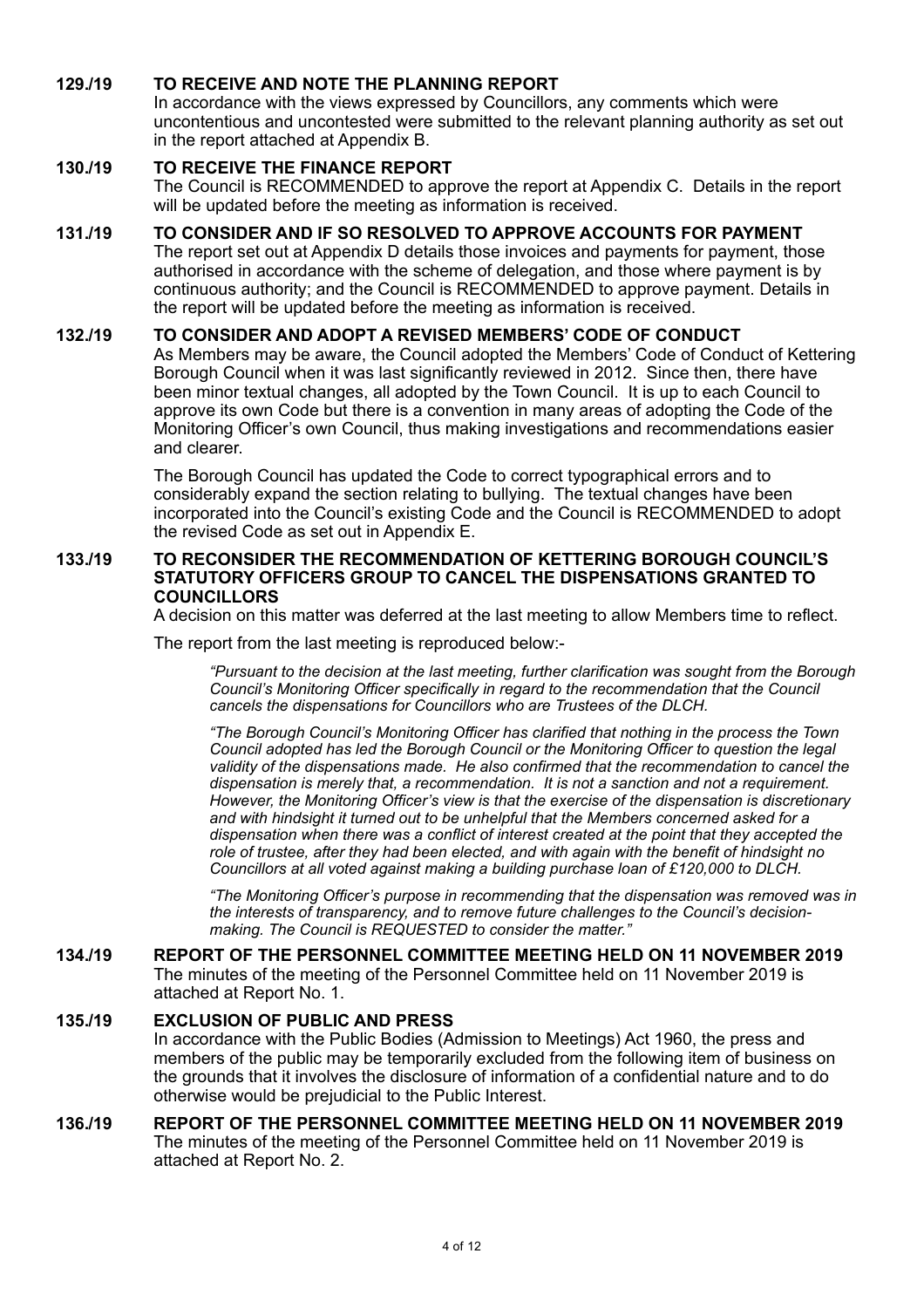

**Desborough Town Council** 

\_\_\_\_\_\_\_\_\_\_\_\_\_\_\_\_\_\_\_\_\_\_\_\_\_\_\_\_\_\_\_\_\_\_\_\_\_\_\_\_\_\_\_\_\_\_\_\_\_\_\_

**We, the undersigned, commit to honour the Armed Forces Covenant and support the Armed Forces Community. We recognise the value Serving Personnel, both Regular and Reservists, Veterans, and military families contribute to our business and our country.** 

| Signed:   |  |
|-----------|--|
| Name:     |  |
| Position: |  |
| Date:     |  |

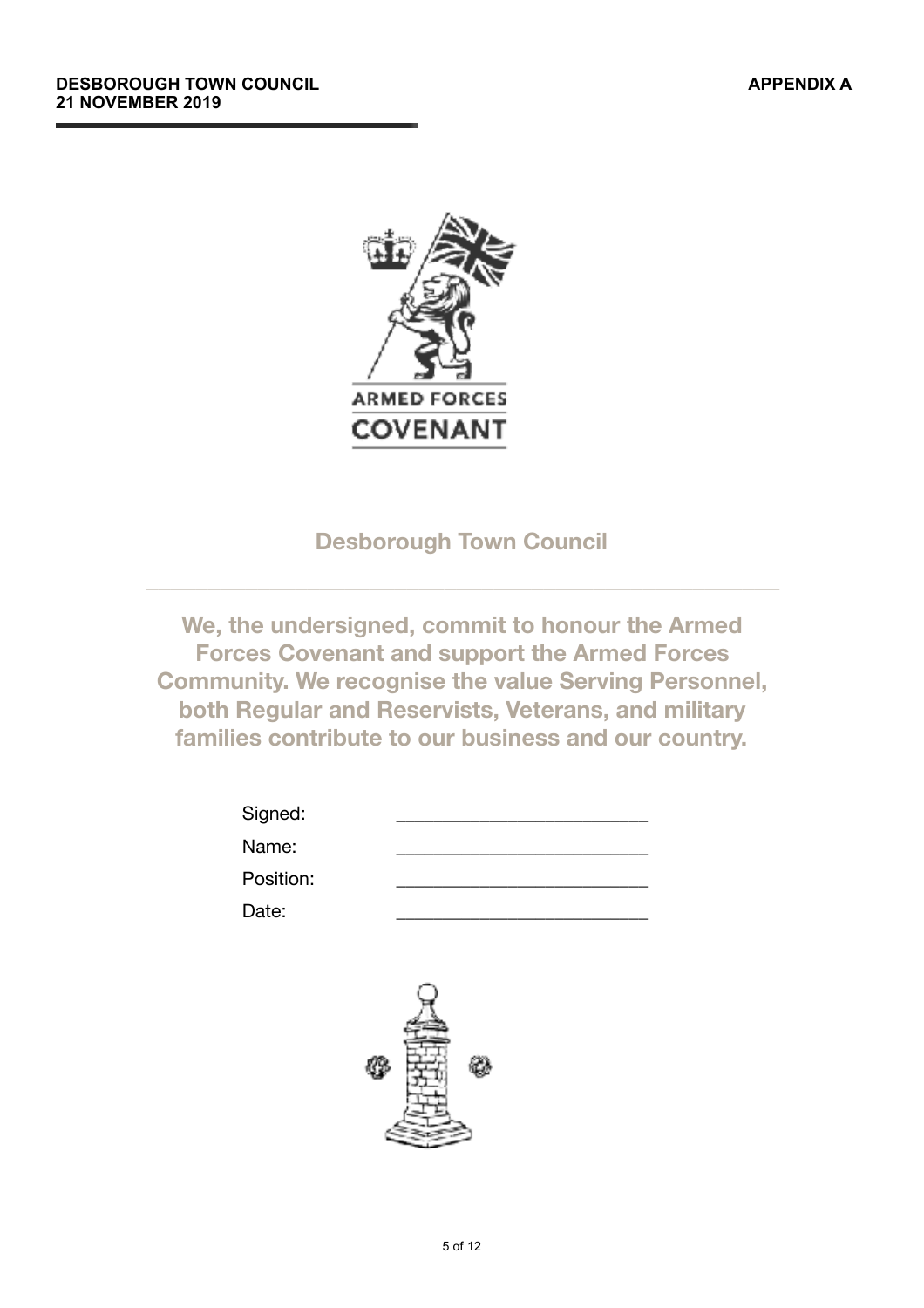# **The Armed Forces Covenant**

An Enduring Covenant Between

# The People of the United Kingdom Her Majesty's Government

- and -

# All those who serve or have served in the Armed Forces of the Crown

# And their Families

The first duty of Government is the defence of the realm. Our Armed Forces fulfil that responsibility on behalf of the Government, sacrificing some civilian freedoms, facing danger and, sometimes, suffering serious injury or death as a result of their duty. Families also play a vital role in supporting the operational effectiveness of our Armed Forces. In return, the whole nation has a moral obligation to the members of the Naval Service, the Army and the Royal Air Force, together with their families. They deserve our respect and support, and fair treatment.

Those who serve in the Armed Forces, whether Regular or Reserve, those who have served in the past, and their families, should face no disadvantage compared to other citizens in the provision of public and commercial services. Special consideration is appropriate in some cases, especially for those who have given most such as the injured and the bereaved.

This obligation involves the whole of society: it includes voluntary and charitable bodies, private organisations, and the actions of individuals in supporting the Armed Forces. Recognising those who have performed military duty unites the country and demonstrates the value of their contribution. This has no greater expression than in upholding this Covenant.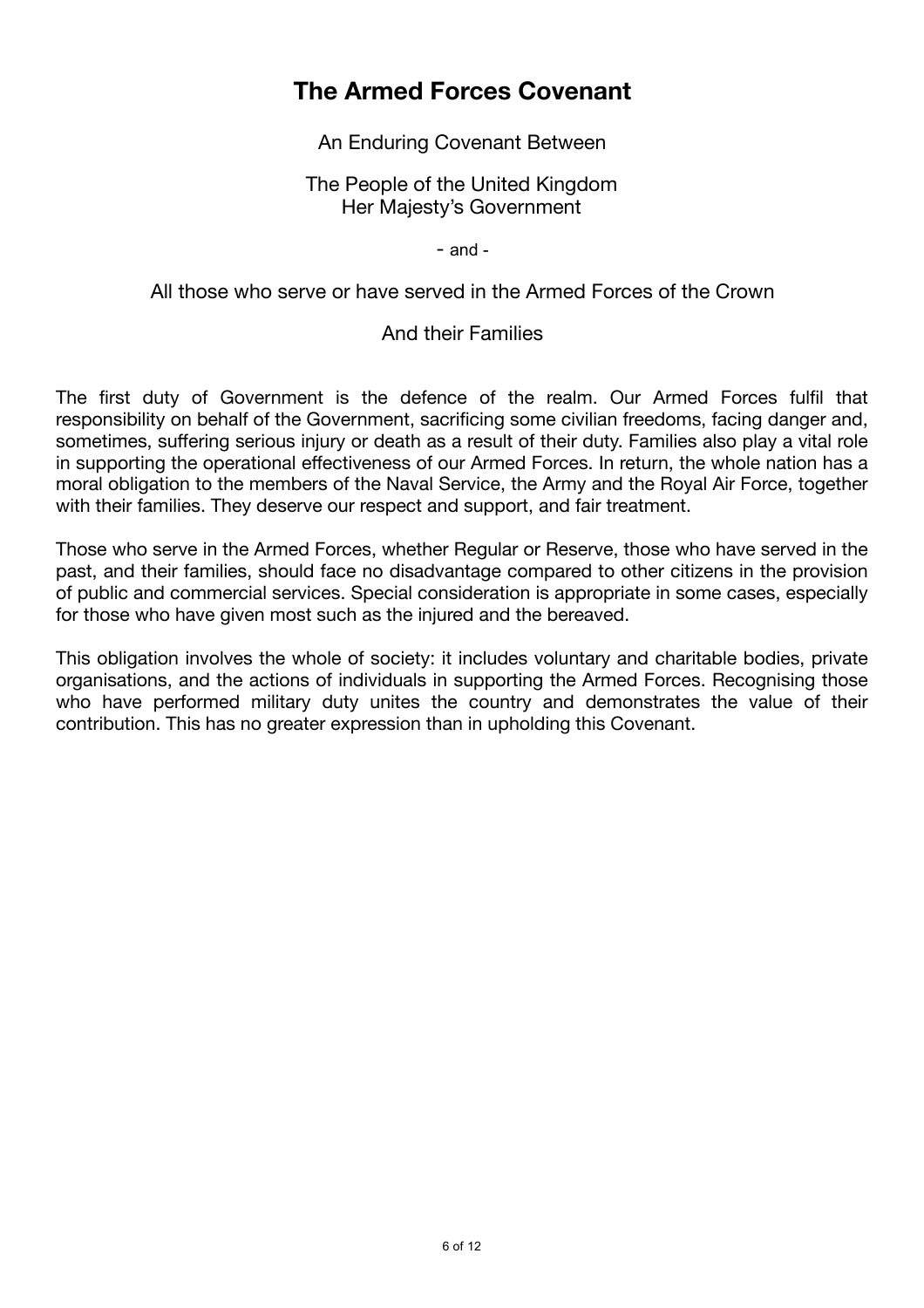# **Section 1: Principles of the Armed Forces Covenant**

- 1.1. We Desborough Town Council will endeavour in our business dealings to uphold the key principles of the Armed Forces Covenant, which are:
	- *no member of the Armed Forces Community should face disadvantage in the provision of public and commercial services compared to any other citizen*
	- *in some circumstances special treatment may be appropriate especially for the injured or bereaved.*

# **Section 2: Demonstrating our Commitment**

*The following are suggested draft pledges; please delete, add or change any to suit your circumstances. Your Covenant may be reviewed and pledges changed at any time in the future to reflect changing circumstances.*

- 2.1. We recognise the value of serving personnel, reservists, veterans, and military families; and will aim to uphold the principles of the Armed Forces Covenant, by:
	- **Armed Forces Champion:** appointing an Armed Forces Champion to promote support for the Armed Forces community;
	- **Promoting the Armed Forces:** promoting the fact that we are an Armed Forces-friendly Council, to our members and wider public; celebrating the work of the Armed Forces and encouraging positive interaction between them and members of the public;
	- **Veterans:** Recognising that military veterans are a valued part of our community; facilitating and encouraging their participation in civic and community events; providing a link to the Veterans Gateway on our website; encouraging local businesses to support the employment of veterans;
	- **Service Spouses & Partners:** encouraging local businesses to support the employment of Service spouses and partners;
	- **Reserves:** encouraging local businesses to support the employment of Reservists;
	- **Cadet Organisations:** encouraging support for and membership of local military cadet units;
	- **Armed Forces Events:** publicising Armed Forces events such as local Breakfast Clubs, Coffee Mornings, Armed Forces Day, Reserves Day, the Poppy Appeal Day, and Remembrance activities;
	- **Armed Forces Charities:** encouraging support for Armed Forces charities;.
	- **Commercial Support:** encouraging local businesses to consider offering discounts to members of the Armed Forces community.
- 2.2. We will publicise these commitments through our literature and on our website, setting out how we will seek to honour them and inviting feedback from the Service community and our customers on how we are doing.

(Amend as appropriate)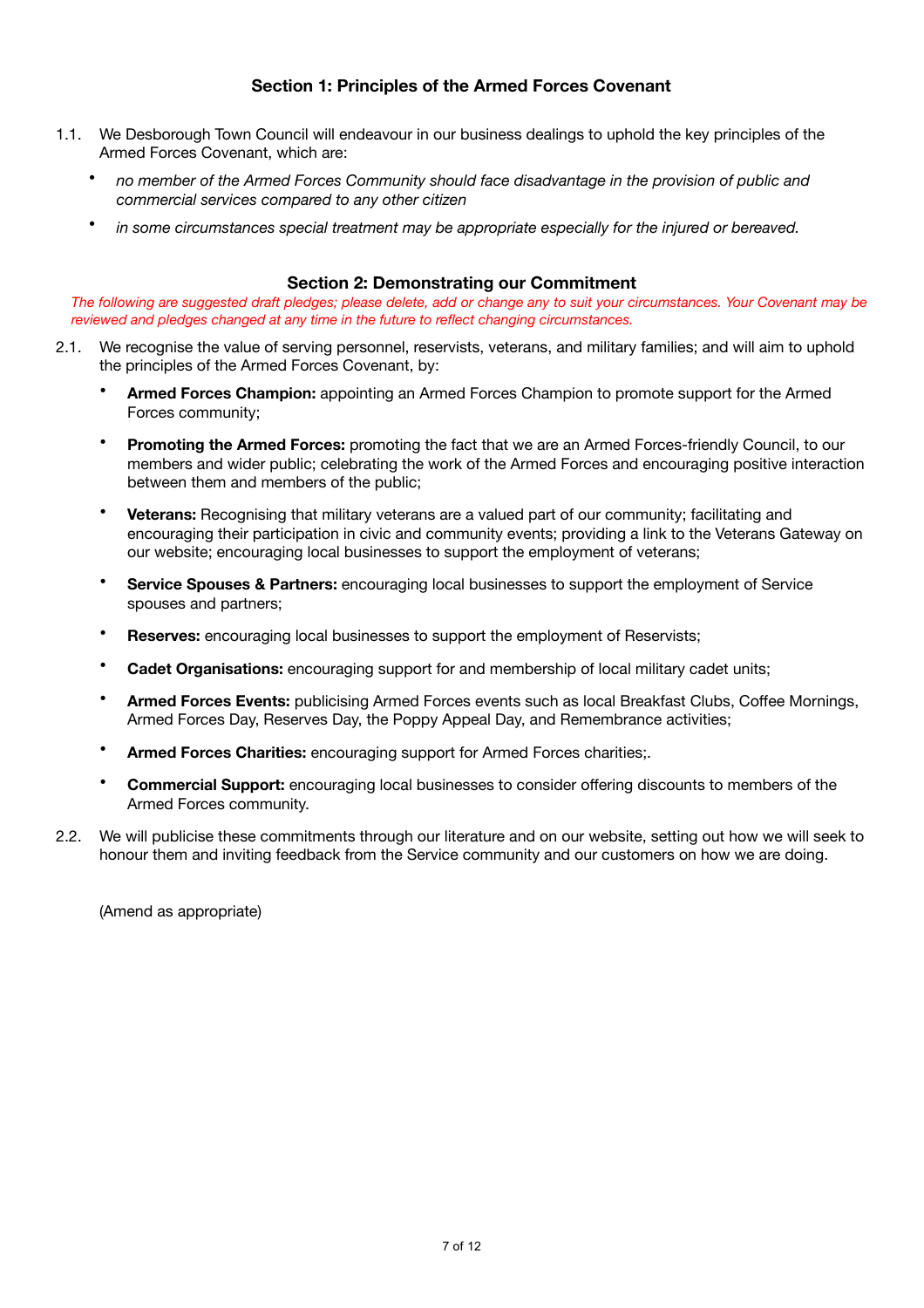# **Planning and Licensing Matters**

### [KET/2019/0686](https://www.kettering.gov.uk/planningApplication/129241)

48 Paddock Lane, Desborough Conversion of house back into 2 no. dwellings

[KET/2019/0670](https://www.kettering.gov.uk/planningApplication/129196)

8 Headlands, Desborough, Rear dormer with Juliette balcony and loft conversion to habitable accommodation

# [KET/2019/0726](https://www.kettering.gov.uk/planningApplication/129220)

7 Addison Road, Desborough Two and single storey rear extension

### [KET/2019/0735](https://www.kettering.gov.uk/planningApplication/129227)

20 Church View Road, Desborough First floor side extension

# **DESBOROUGH TOWN COUNCIL** APPENDIX C **21 NOVEMBER 2019**

## **Finance Report**

Details to follow

# **DESBOROUGH TOWN COUNCIL APPENDIX D 21 NOVEMBER 2019**

# **Accounts for payment**

Table may be updated before the meeting.

|     | <b>Cost centre</b>    | <b>Supplier</b>      | Reason                                                                     | <b>VAT</b> | <b>Total</b>                   |
|-----|-----------------------|----------------------|----------------------------------------------------------------------------|------------|--------------------------------|
|     | Administration        | <b>SLCC</b>          | Postage for reference book                                                 | £0.80      | £4.80                          |
|     | Administration        | Mr G Thomson         | Parking (by-election count), Toilet<br>tissue, Diary, Key cutting for TVAS | £1.30      | £17.30                         |
|     | + Town Council Office | <b>INCC</b>          | Office rent 011019 - 311219                                                |            | £0.00 £2,000.00                |
|     | + Democratic Services | Mr G Thomson         | Salary (November 25 hours/week)<br>Overtime (October 48 hours)             |            | £0.00 £1,939.06                |
|     | + Democratic Services | <b>LGSS Pensions</b> | Pension (employee's and<br>employer's contributions Nov)                   | £0.00      | £911.11                        |
| l+. | Town Council Office   |                      | TalkTalk business Internet and telephone                                   |            | $\overline{7}$ be<br>confirmed |

# **DESBOROUGH TOWN COUNCIL** APPENDIX E **21 NOVEMBER 2019**

# **Draft Code of Conduct**

The draft revised Code of Conduct is available on the Council's website [here](https://desboroughtowncouncil.gov.uk/documents/draft-revised-code-of-conduct/).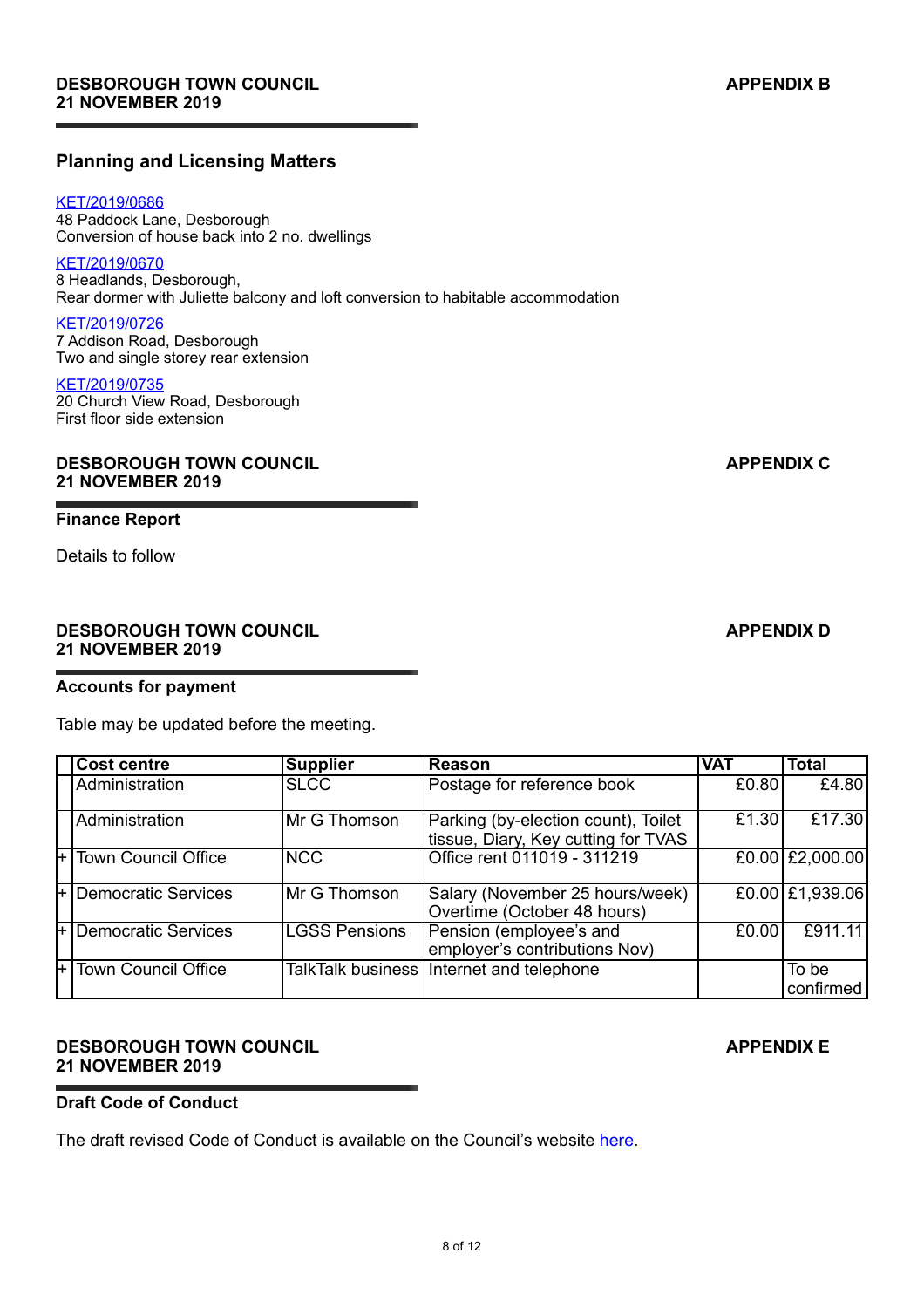# **Minutes of the meeting of the Personnel Committee Of Desborough Town Council held on Monday 11 November 2019**

Councillors present: J Read (Chair), G Holmes, P Sawford, J Taylor Also present: G Thomson (Town Clerk)

# **1. APOLOGIES FOR ABSENCE.**  The Town Clerk reported that no apologies for absence had been received.

# **2. DECLARATIONS OF INTEREST.**

The Town Clerk reported that no declarations of interest had been made.

**3. TO HEAR REPRESENTATIONS FROM MEMBERS OF THE PUBLIC.**  No representations were made.

# **4. TO CONSIDER AMENDMENTS TO THE TERMS OF REFERENCE**  Extracted from the report of the Town Clerk:

*It is opportune to review the Terms of Reference for the Committee in the light of experience.*  **DECIDED that:-** 

**the Council be recommended to approve the revised terms of reference set out at Annexe A.** 

# **5. EXCLUSION OF PUBLIC AND PRESS**

## **DECIDED that:-**

**in accordance with the Public Bodies (Admission to Meetings) Act 1960, the press and members of the public be temporarily excluded from the following item of business on the grounds that they involve the disclosure of information of a confidential nature and to do otherwise would be prejudicial to the Public Interest.** 

# **5.1. TO NOTE PROGRESS WITH THE APPRAISAL POLICY**

A report updating the Committee with the progress towards implementing the Appraisal Policy was noted.

# **5.2. ANNUAL SALARY REVIEW**

The review was deferred until a future meeting.

# **5.3. TOWN CLERK / RESPONSIBLE FINANCIAL OFFICER TERMS AND CONDITIONS**

The Committee considered a report relating to changes to the National Joint Committee for Local Government Services (NJC) salary scheme which had taken effect on 1 April 2019, and considered the working hours of the Town Clerk. In order to regularise the situation it was recommended that the part-time post be converted into a full time post, NJC pay awards and those set out in staff contracts be automatically applied when due, and the NJC pay award be backdated to 1 April 2019.

# **6. READMITTANCE OF PUBLIC AND PRESS**

The Chair welcomed any members of the public back to the meeting.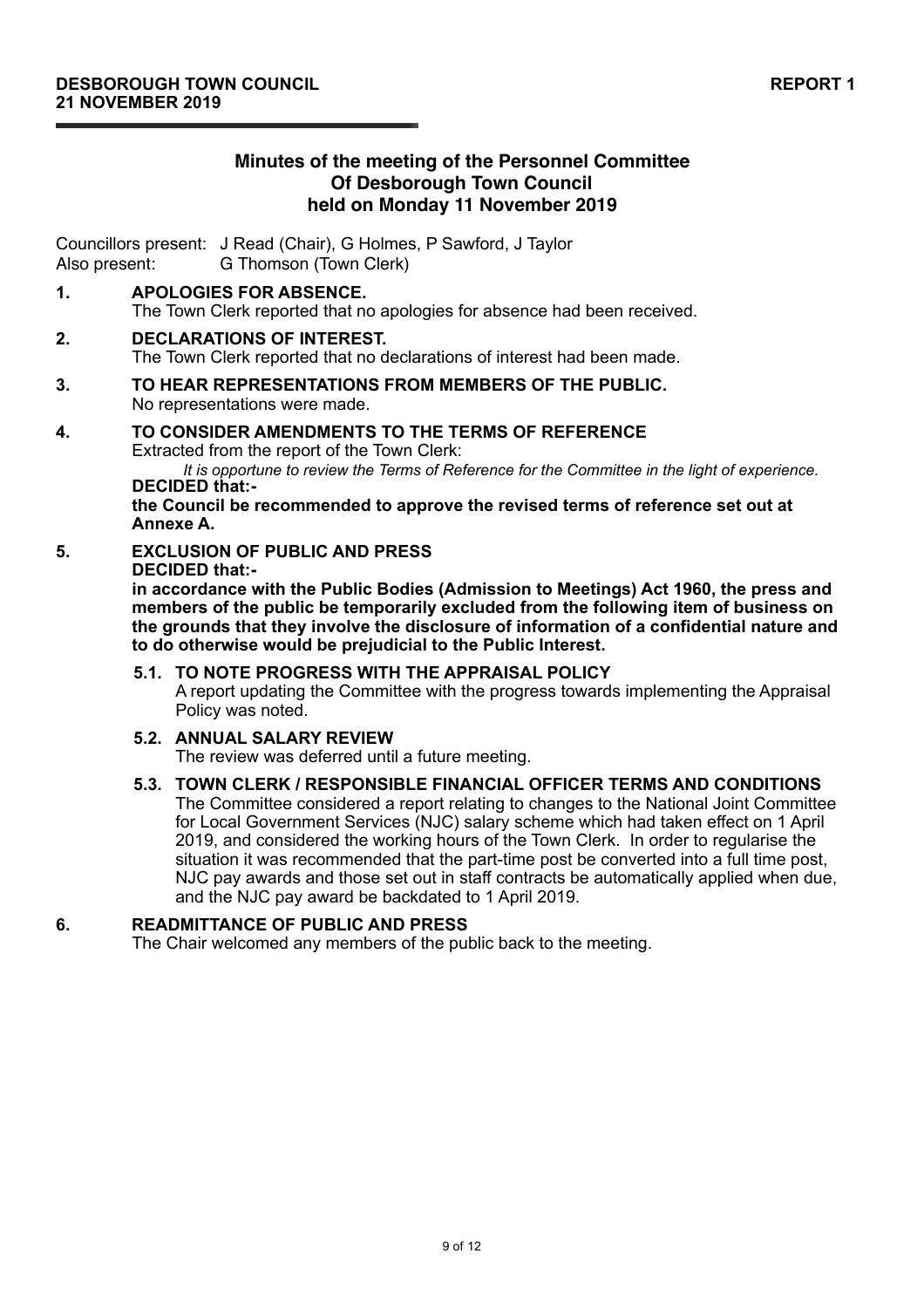# **Desborough Town Council Personnel Committee Terms of reference**

# **Purpose**

The overall purpose of this Committee is to effectively and efficiently discharge the Council's duties as an Employer.

## **Membership**

The Personnel Committee comprises four Councillors and the Committee must follow the Standing Orders in relation to staffing matters, especially with regard to the requirement for confidentiality.

## **Quorum and Voting**

The quorum is three members of the Committee. Voting will be by show of hands.

# **Frequency, Timing and Procedure of Meetings**

The Committee will be convened by the Town Clerk as and when necessary, and at least annually.

|                                                                                                                                                                 | Council | <b>Personnel</b><br><b>Committee</b> |                           | <b>Town Clerk</b> |                    |
|-----------------------------------------------------------------------------------------------------------------------------------------------------------------|---------|--------------------------------------|---------------------------|-------------------|--------------------|
|                                                                                                                                                                 |         | <b>Decision</b>                      | <b>Recomm</b><br>endation | <b>Decision</b>   | Recomm<br>endation |
| <b>Recruitment and retention - Town Clerk</b>                                                                                                                   |         |                                      |                           |                   |                    |
| Determine the pay and conditions of the post of Town Clerk;                                                                                                     | Yes     |                                      | Yes                       |                   | Yes                |
| To form a recruitment panel for the Town Clerk of three<br>including the Chair of Council (with voting rights whether a<br>member of the Committee or not) to:- |         |                                      |                           |                   |                    |
| (a) select a longlist;                                                                                                                                          |         | Yes                                  |                           |                   |                    |
| (b) select a shortlist;                                                                                                                                         |         | Yes                                  |                           |                   |                    |
| (c) interview                                                                                                                                                   |         | Yes                                  |                           |                   |                    |
| (d) select the preferred candidate, offer the post and agree<br>terms:                                                                                          |         | Yes                                  |                           |                   |                    |
| (d) formally determine the appointment.                                                                                                                         | Yes     |                                      | Yes                       |                   |                    |
| <b>Recruitment and retention - Senior Posts</b>                                                                                                                 |         |                                      |                           |                   |                    |
| To form a recruitment panel for posts on the establishment<br>(above SCP 28) of up to three including the Chair of<br>Council (with voting rights) to:-         |         |                                      |                           |                   |                    |
| (a) select a longlist;                                                                                                                                          |         |                                      |                           | Yes               |                    |
| (b) select a shortlist;                                                                                                                                         |         | Yes                                  |                           |                   |                    |
| (c) interview and appoint.                                                                                                                                      |         | Yes                                  |                           |                   |                    |
| <b>Recruitment and retention - Other Posts</b>                                                                                                                  |         |                                      |                           |                   |                    |
| To form a recruitment panel for all posts on the<br>establishment (at SCP 28 and below) of up to three<br>including the Town Clerk (with voting rights) to:-    |         |                                      |                           |                   |                    |
| (a) select a longlist;                                                                                                                                          |         |                                      |                           |                   | Yes                |
| (b) select a shortlist;                                                                                                                                         |         | Yes                                  |                           |                   | Yes                |
| (c) interview and appoint.                                                                                                                                      |         | Yes                                  |                           |                   | Yes                |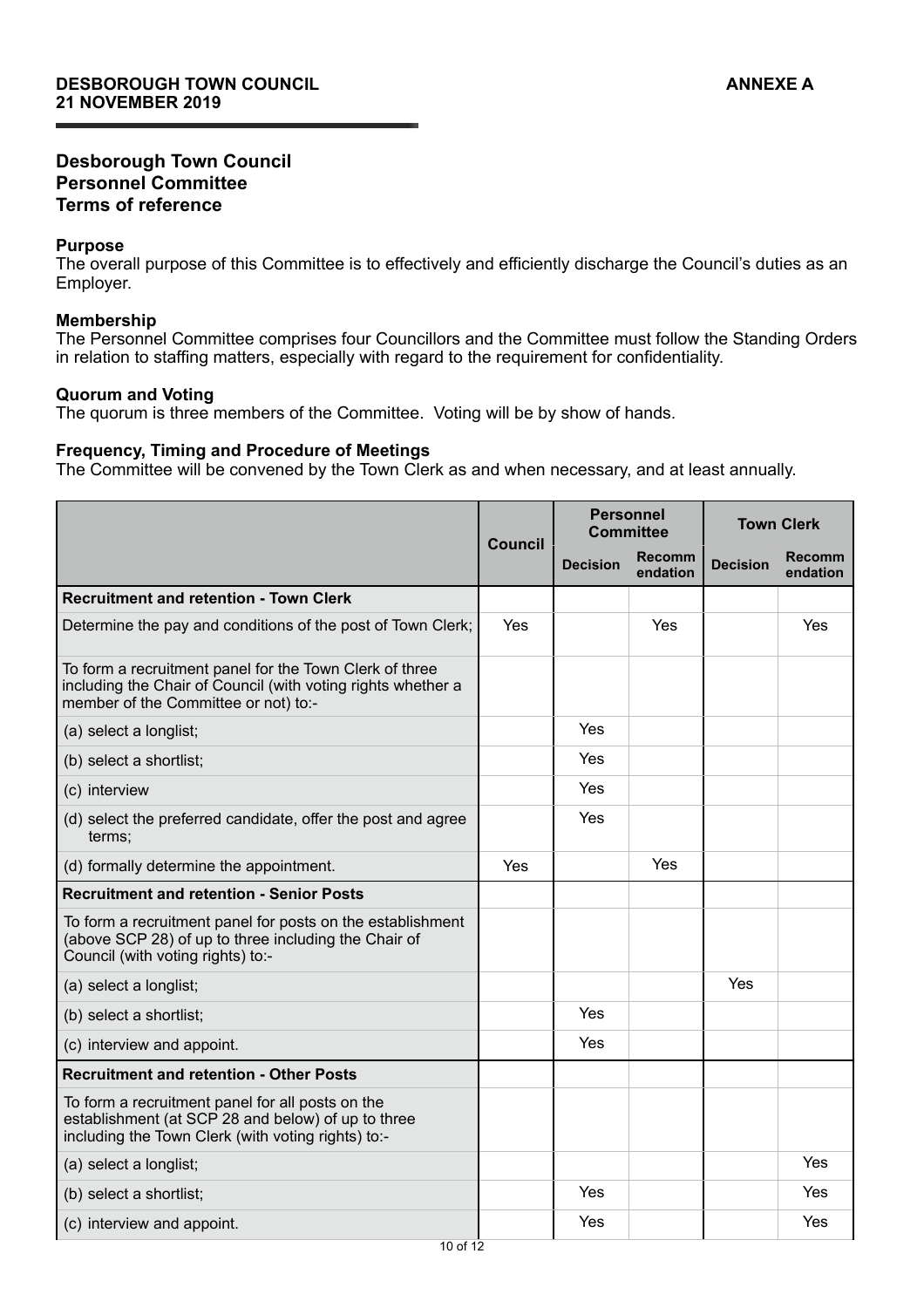|                                                                                                                                                                                                                                                        | <b>Council</b>                                                            | <b>Personnel</b><br><b>Committee</b> |                           | <b>Town Clerk</b>                                      |                           |
|--------------------------------------------------------------------------------------------------------------------------------------------------------------------------------------------------------------------------------------------------------|---------------------------------------------------------------------------|--------------------------------------|---------------------------|--------------------------------------------------------|---------------------------|
|                                                                                                                                                                                                                                                        |                                                                           | <b>Decision</b>                      | <b>Recomm</b><br>endation | <b>Decision</b>                                        | <b>Recomm</b><br>endation |
| To select and appoint casual, temporary, and agency staff<br>at SCP 28 and below (where the post has been approved<br>by Council).                                                                                                                     |                                                                           |                                      |                           |                                                        | Yes                       |
| <b>General Management and Training</b>                                                                                                                                                                                                                 |                                                                           |                                      |                           |                                                        |                           |
| Line management                                                                                                                                                                                                                                        | Yes for<br>Town<br><b>Clerk</b>                                           |                                      |                           | Yes for<br>all other<br>posts<br>and<br>volunteer<br>s |                           |
| Personal development plan, performance management and<br>appraisals: setting and reviewing.                                                                                                                                                            |                                                                           | Yes for<br>Town<br><b>Clerk</b>      |                           | Yes for<br>all other<br>posts                          |                           |
| Approval of Training and Development                                                                                                                                                                                                                   | Yes for<br>Councillo<br>rs and<br>Town<br><b>Clerk</b>                    |                                      |                           | Yes for<br>all other<br>posts                          |                           |
| Approval of leave and absences                                                                                                                                                                                                                         | Yes for<br>Town<br><b>Clerk</b><br>(delegat<br>ed to<br>Council<br>Chair) |                                      |                           | Yes for<br>all other<br>posts                          |                           |
| Absence issues in accordance staff contracts, and the<br>Council's policy and guidelines                                                                                                                                                               |                                                                           | Yes for<br>Town<br><b>Clerk</b>      |                           | Yes for<br>all other<br>posts                          |                           |
| To place staff at the disposal of other local authorities for<br>the purpose of joint arrangements, partnership working, or<br>emergency cover                                                                                                         |                                                                           | Yes for<br>Town<br><b>Clerk</b>      |                           | Yes for<br>all other<br>posts                          |                           |
| <b>Policies</b>                                                                                                                                                                                                                                        |                                                                           |                                      |                           |                                                        |                           |
| Monitoring policies in relation to employment matters                                                                                                                                                                                                  |                                                                           | Yes                                  |                           |                                                        | Yes                       |
| Health and Safety policies                                                                                                                                                                                                                             | Yes                                                                       |                                      | Yes                       |                                                        | Yes                       |
| Approval of Officer Codes of Conduct                                                                                                                                                                                                                   | Yes                                                                       |                                      | Yes                       |                                                        |                           |
| Administration of other personnel procedures                                                                                                                                                                                                           |                                                                           | Yes for<br>Town<br><b>Clerk</b>      |                           | Yes for<br>all other<br>posts                          |                           |
| <b>Grievance, Disciplinary and Appeals</b>                                                                                                                                                                                                             |                                                                           |                                      |                           |                                                        |                           |
| To form an Appeals Panel to manage the appeals<br>procedure (convened as required by the Council Chair or<br>Town Clerk as appropriate): Appeals Panel to comprise<br>three Members who have had no prior involvement with the<br>matter under appeal. |                                                                           | Yes                                  |                           |                                                        |                           |
| To determine disciplinary and capability matters in<br>accordance with the Council's policy and procedures<br>relating to the Town Clerk                                                                                                               |                                                                           | Yes                                  |                           |                                                        |                           |
| To consider and determine any decision to dismiss the<br>Town Clerk in accordance with the Council's policy and<br>procedures                                                                                                                          | * Yes                                                                     |                                      | * Yes                     |                                                        |                           |